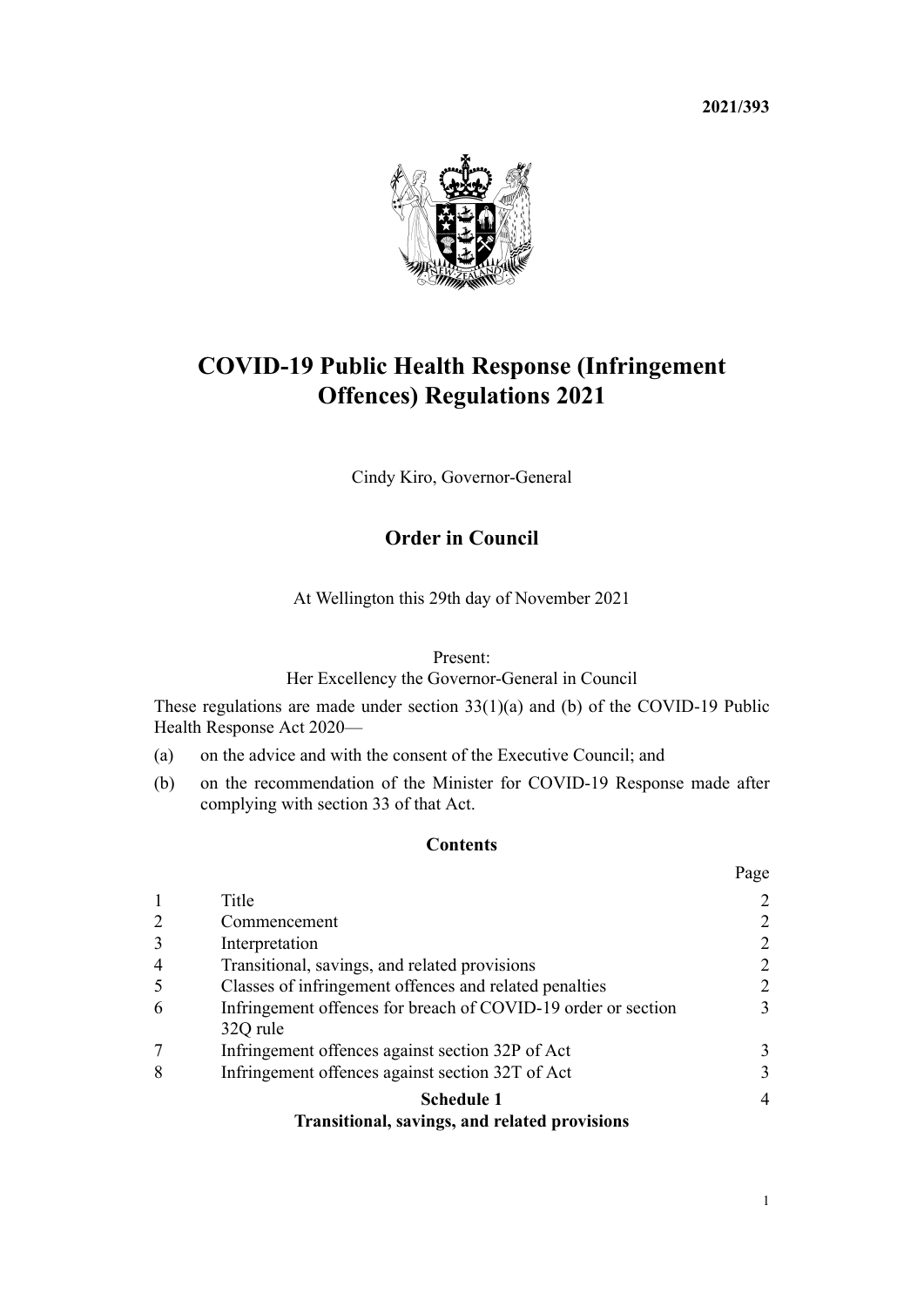# **Regulations**

#### <span id="page-1-0"></span>**1 Title**

These regulations are the COVID-19 Public Health Response (Infringement Offences) Regulations 2021.

#### **2 Commencement**

These regulations come into force on 4 December 2021.

# **3 Interpretation**

In these regulations, unless the context otherwise requires, **Act** means the [COVID-19 Public Health Response Act 2020](http://legislation.govt.nz/pdflink.aspx?id=LMS344121).

# **4 Transitional, savings, and related provisions**

The transitional, savings, and related provisions (if any) set out in [Schedule 1](#page-3-0) have effect according to their terms.

#### **5 Classes of infringement offences and related penalties**

(1) The prescribed classes of infringement offences under the Act are set out in the following table:

| <b>Class of offence</b> | <b>Description of class</b>                                                                                                                                                                                                                                                  |
|-------------------------|------------------------------------------------------------------------------------------------------------------------------------------------------------------------------------------------------------------------------------------------------------------------------|
| Low risk                | A breach of an administrative requirement or any other requirement<br>where the worst potential outcome of the breach is a low likelihood of<br>transmission and spread of COVID-19.                                                                                         |
| Medium risk             | A breach of a requirement where the worst potential outcome of the<br>breach is a possibility of transmitting or spreading COVID-19 or<br>limiting the capability of the public health response, which does not<br>otherwise meet the description for low risk or high risk. |
| High risk               | A breach of a requirement where the risk of transmitting or spreading<br>COVID-19 as a result of the breach is probable.                                                                                                                                                     |

(2) The prescribed infringement fees for each class of infringement offence are set out in the following table:

| <b>Class of offence</b> | Fee: individual (\$) | Fee: any other person (\$) |
|-------------------------|----------------------|----------------------------|
| Low risk                | 500                  | 1.500                      |
| Medium risk             | 1.000                | 4.000                      |
| High risk               | 4.000                | 12.000                     |

(3) The prescribed maximum fines for each class of infringement offence are set out in the following table:

| <b>Class of offence</b> | Fine: individual (\$) | Fine: any other person (\$) |
|-------------------------|-----------------------|-----------------------------|
| Low risk                | 1.500                 | 4.500                       |
| Medium risk             | 4.000                 | 12,000                      |
| High risk               | 12,000                | 15,000                      |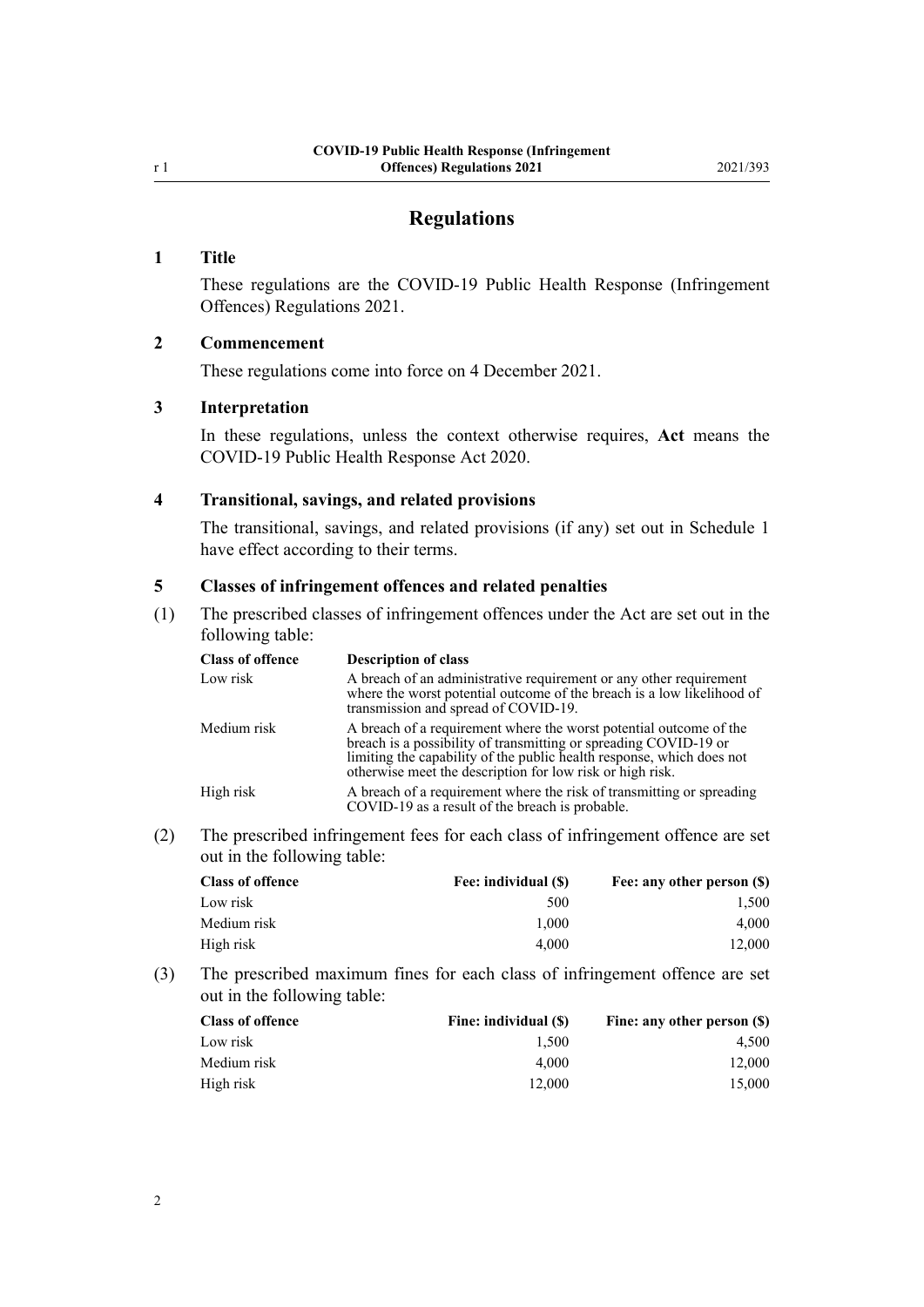#### **6 Infringement offences for breach of COVID-19 order or section 32Q rule**

- (1) This regulation applies if a COVID-19 order or a rule made under [section 32Q](http://legislation.govt.nz/pdflink.aspx?id=LMS600944) of the Act assigns a classification set out in [regulation 5\(1\)](#page-1-0) for an infringement offence.
- (2) The penalties for the assigned class of offence are set out in [regulation 5\(2\) and](#page-1-0) [\(3\)](#page-1-0) for that class of offence.

# **7 Infringement offences against section 32P of Act**

<span id="page-2-0"></span>2021/393

- (1) An infringement offence against [section 32P\(1\)](http://legislation.govt.nz/pdflink.aspx?id=LMS600943) of the Act (requirement that a person remain in their room in the MIQF or other place of isolation or quarantine) is a high risk offence.
- (2) An infringement offence against [section 32P\(2\)](http://legislation.govt.nz/pdflink.aspx?id=LMS600943) of the Act (requirement that a person allowed to leave their room in the MIQF or other place of isolation or quarantine comply with the chief executive's directions and conditions) is a high risk offence.
- (3) The penalties for the offences are as set out for individuals in [regulation 5\(2\)](#page-1-0) [and \(3\)](#page-1-0) for that class of offence.

#### **8 Infringement offences against section 32T of Act**

- (1) An infringement offence against section  $32T(1)$  of the Act (requirement to provide contact information) is a low risk offence.
- (2) An infringement offence against [section 32T\(2\)](http://legislation.govt.nz/pdflink.aspx?id=LMS600949) of the Act (requirement to update contact details that change) is a low risk offence.
- (3) The penalties for the offences are as set out for individuals in [regulation 5\(2\)](#page-1-0) [and \(3\)](#page-1-0) for that class of offence.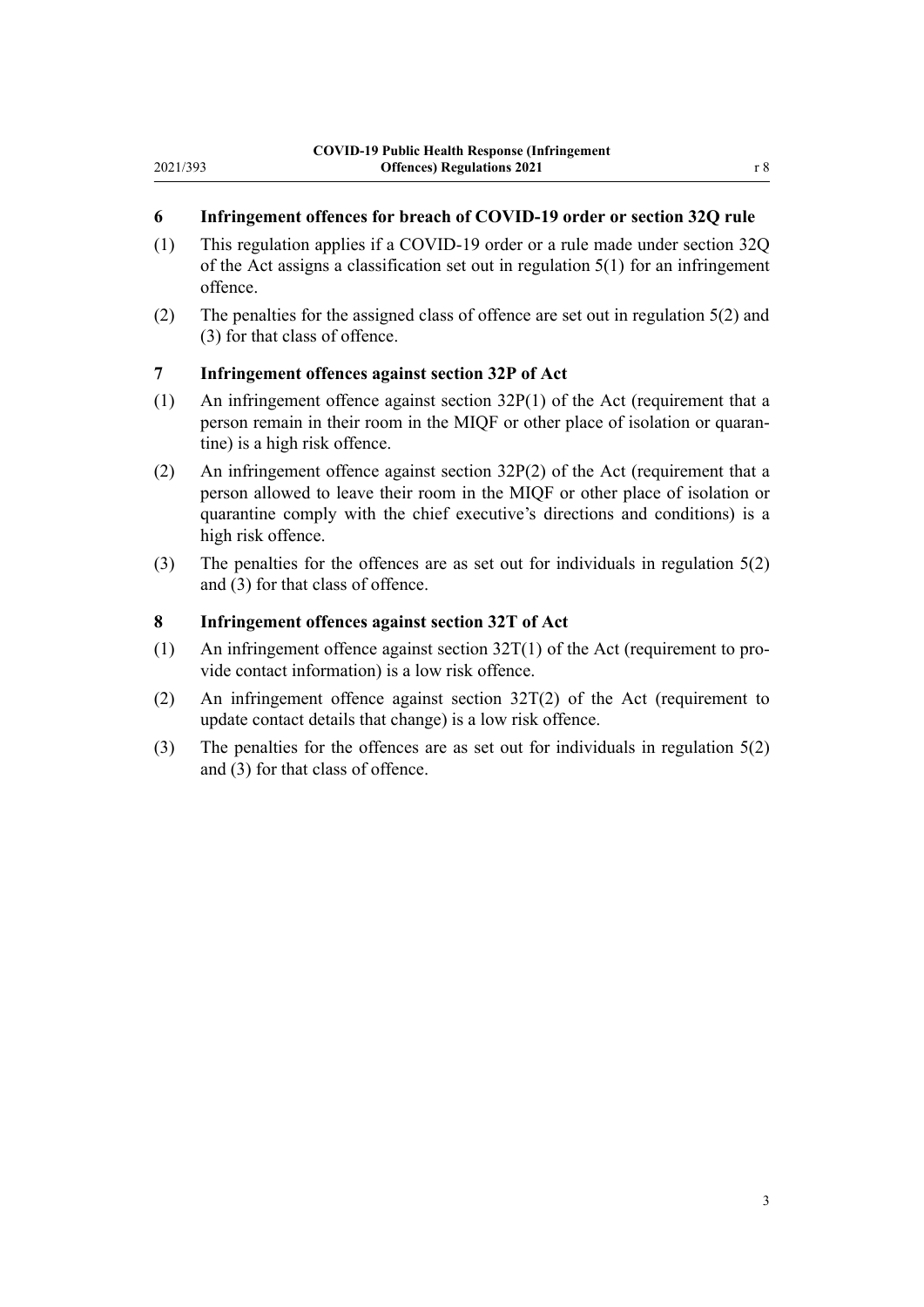# **Schedule 1**

# <span id="page-3-0"></span>**Transitional, savings, and related provisions**

[r 4](#page-1-0)

# **Part 1**

# **Provisions relating to these regulations as made**

There are no transitional, savings, or related provisions in these regulations as made.

Michael Webster, Clerk of the Executive Council.

# **Explanatory note**

*This note is not part of the regulations, but is intended to indicate their general effect.*

These regulations, which come into force on 4 December 2021, prescribe classes of infringement offences under the [COVID-19 Public Health Response Act 2020](http://legislation.govt.nz/pdflink.aspx?id=LMS344121) (the **Act**) and a graduated scale of related penalties.

[Section 26](http://legislation.govt.nz/pdflink.aspx?id=LMS344200) of the Act provides that an infringement offence under the Act is—

- a breach of the Act that is specified as an infringement offence in the Act; or
- a breach of a COVID-19 order that is specified as an infringement offence in the order; or
- a breach of a rule made under [section 32Q](http://legislation.govt.nz/pdflink.aspx?id=LMS600944) of the Act.

In the case of an infringement offence against a COVID-19 order or a rule made under [section 32Q,](http://legislation.govt.nz/pdflink.aspx?id=LMS600944) the order or rule may specify that the offence belongs to a class of offence prescribed in these regulations and attracts the infringement fee prescribed in these regulations for that class.

The following classes of infringement offence are prescribed:

- low risk:
- medium risk:
- high risk.

A low risk offence carries an infringement fee of \$500 for an individual and \$1,500 for any other person. The corresponding maximum fines for this class of offence are \$1,500 and \$4,500.

A medium risk offence carries an infringement fee of \$1,000 for an individual and \$4,000 for any other person. The corresponding maximum fines for this class of offence are \$4,000 and \$12,000.